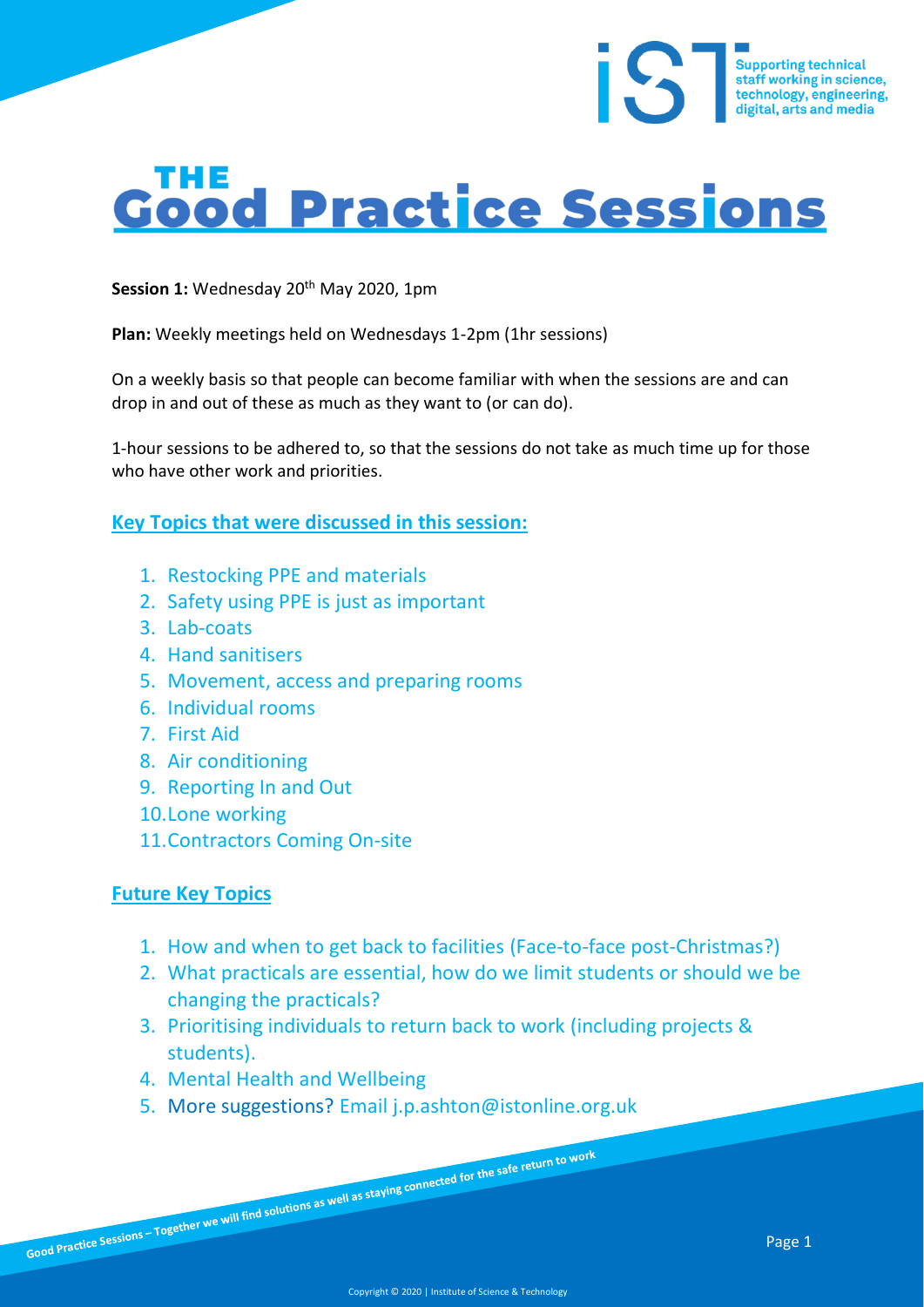

Technical staff across the UK are working tirelessly to aid in the safe return to work.

Some groups have been back at work for the last few weeks, others are still working from home. Ireland, Wales and Edinburgh are putting preparations in place as the guidelines are different from England and the majority of individuals are still working from home when they can. Some people are phased working or working in shifts. What was noted as essential from the meeting in all aspects of safe working, was that communication is key. This appears to be sparse at the moment but is key for safety on return to work.

People are very anxious about the return to work, therefore these sessions aim to discuss good practice and between us share advice on what is working well for them.

This document was put together by technical staff all across the UK and the meeting was facilitated by the Institute of Science and Technology.

Information provided below are suggestions from the discussions held at these sessions. Before implementing these in your workplace, it is good practice to talk to your teams and managers about the suitability of implementing these important topics.

#### **1) Restocking PPE and materials**

Sourcing PPE and materials has been reported to be difficult for some and not so bad for others. Many people in procurement will be working from home and on-site stores facilities will potentially be shut or have only one person in from time-to-time.

Some people have reported that they are waiting for supplies that could take upto 8 months. Some orders have been cancelled due to stock being redirected to the NHS.

It is good practice for groups to complete a spreadsheet updating regularly what is in stock at their local on-site stores and at companies they are currently using. It is advised to only buy what you need, when you need it instead of overstocking. It is also useful to share amongst other teams and to keep a detailed log of sharing.

**VWR** and **SLS** are providing spreadsheets for consumables they have in stock.

**Fisher Scientific** have plenty of masks available.

Most people will have their regular key contacts at the suppliers they have been purchasing from. It is key to touch-base with them to see how they can help and to let you know what they have in stock.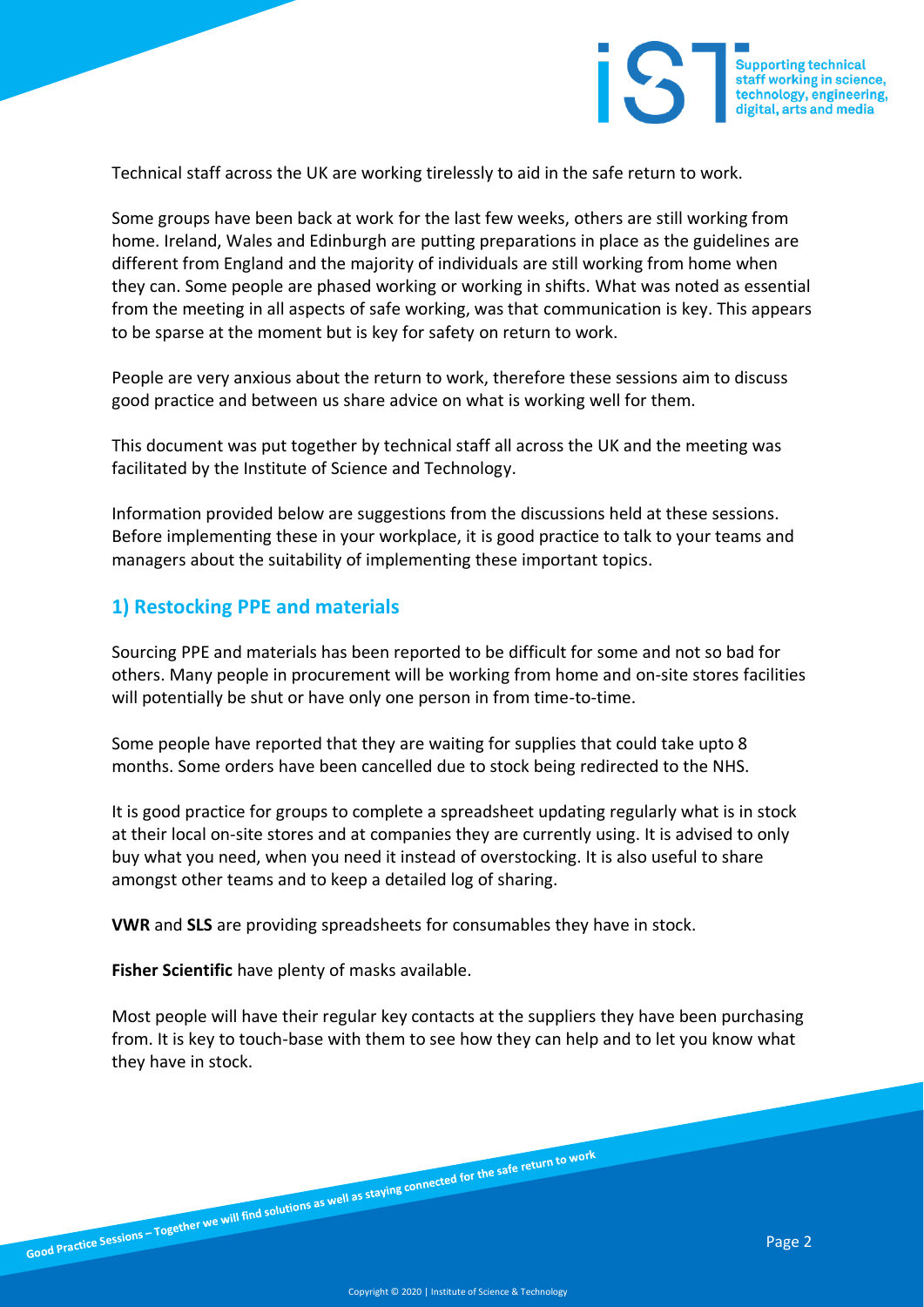

# **2) Safety using PPE is just as important**

What are the options when you don't have enough gloves? It was discussed whether it was possible to wash and re-use. In general, PPE such as gloves should be one-use-only. Lab coats can carry the virus but not for long. It was discussed that for student classes they should be cleaned after every class or for the student to bring their own lab coat and ensure they are upkeeping the hygiene of the coats. Safety goggles are an issue with cleaning as for chemical labs, most risk assessments have now assessed that goggles with stretch-straps offer better protection from hazardous chemicals. This however provides problems for COVID-19, especially as they easily mist.

It was mentioned that using goggles with plastic arms/temples should be looked into where possible to use instead of the stretch-straps, so that they could be washed and dried better than fabric material. For experiments where goggles are needed to fully protect your eye with straps and a seal, a suggestion could be to replace the stretch fabric with an alternative that could be for single use and that these can be tied-on and then removed from the goggles after use. There was also a concern as most goggles mist up when using these, so there is a risk of touching your face more often. Washing hands and sanitising as much as possible should be advised. Using and cleaning your own goggles is good practice. You should wash hands more regularly when using these goggles, and to always wash hands thoroughly before and after removing goggles.

Reminders and prompts should be made clear and posters and printouts placed around stations to remind people to avoid touching faces. Training from using category 3 laboratories would apply well in these situations as it is essential that people avoid touching their face as you do not want to come in to contact with any hazardous material by touching your face, but equally, it's important for people not to spread what is on their face onto surfaces.

#### [Is hydrogen-peroxide technology plausible for PPE?](https://www.hse.ie/eng/staff/safetywellbeing/healthsafetyand%20wellbeing/safety%20alert%20hp%20hydrogen%20peroxide%20decontamination.pdf) (Click on this to review).

Hydrogen-peroxide technology is something that has been carried out abroad. Although we cannot advise on the suitability of this, perhaps individuals and groups could be talking about the feasibility of using such techniques and what risks and precautions would need to be taken in order to use these technologies for decontamination.

# **3) Lab coats**

It is best practice to use individual lab coats and not to share. Tissue culture labs it is best to wash these more often as these coats may be limited. It is best to keep lab coats clean on the inside as much as practically possible. Do not put lab coats in a container or a bag together as this could increase the risk of contamination due to mixing.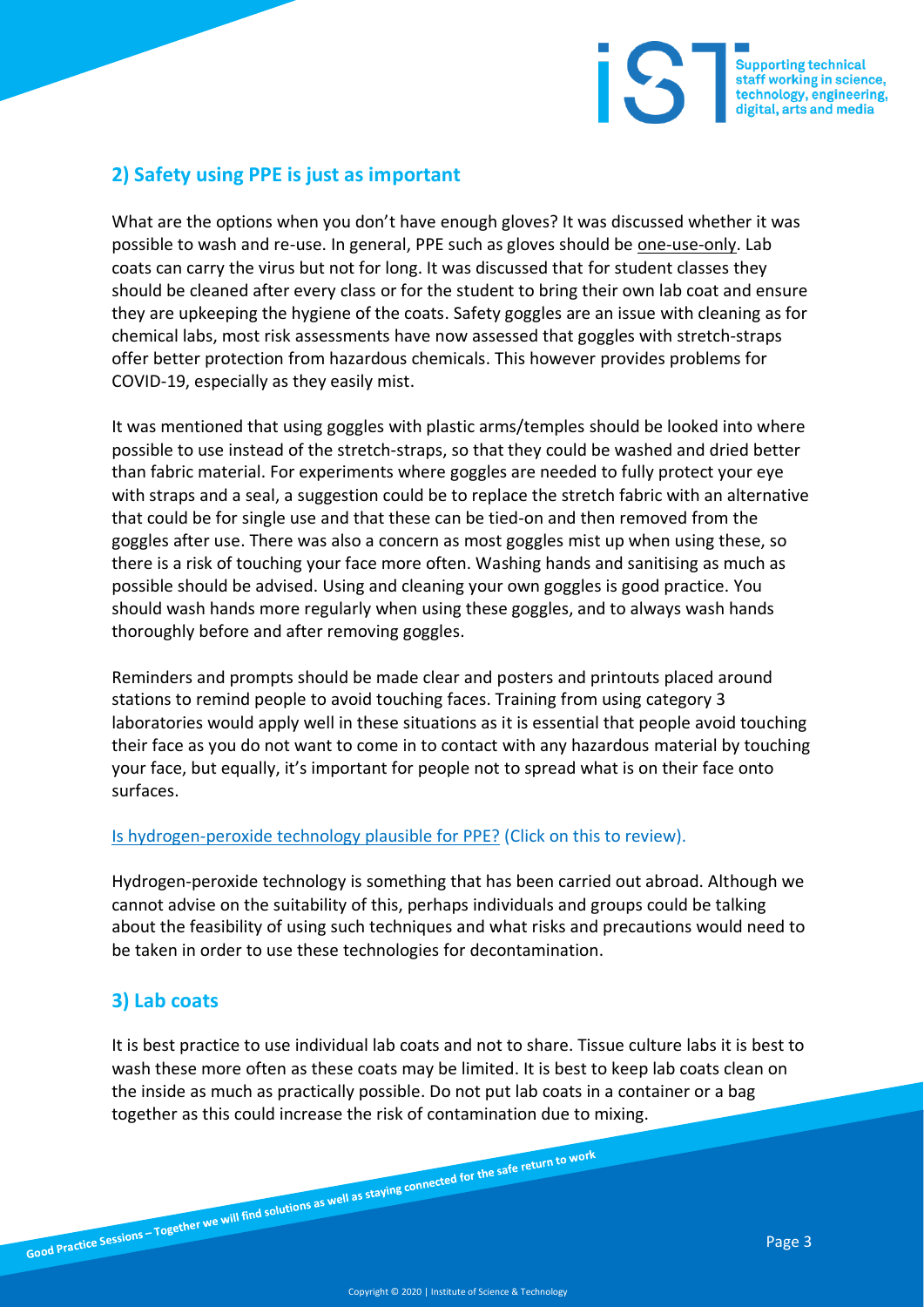

### **4) Hand sanitizers**

There is an approved recipe for producing your own sanitiser. Some places have been able to source hand sanitizers easily enough. If you are producing your own, these should be clearly labelled and should be clearly identified to have followed the approved WHO recipe.

#### **5) Movement, access and preparing rooms**

Making most of utilising one way systems seems to be key practice. Closing off and locking doors where you can, in rooms where there are numerous methods of access and egress. It has been seen as good practice in some places to keep access to main buildings to one area (for example reception main entrance) and to keep this access set up as a one way system in and out. There can be more methods of exit from the building (in case of fires) but then individuals should come back in through the main entrance again.

On corridors communication is vital. You should communicate when you need people to move out of the way in corridors if they are narrow. It is a good idea where possible to operate a one way system or to ensure people are let through (a give-way approach).

To help with social distancing, place chairs upside down where possible to stop people sitting next to or adjacent to people.

It's really important to have Firepoints identified for people who are working on-site with clear instructions and indications on how people should exit in the event of a fire.

Some places are advising that if you need to use the stairs, walking downstairs have priority.

Handwashing stations in facilities and rooms should have hand-sanitisers available. Its good practice in some places to recommend that people wash their hands a minimum number of times during the day, and then if there are hand washing stations about to wash again.

Placing spare gloves and masks in areas helps to allow access to these if needed.

If needing to move to other locations, it is advised that someone in the building should know exactly where everyone is, or at least know where you are in a particular area.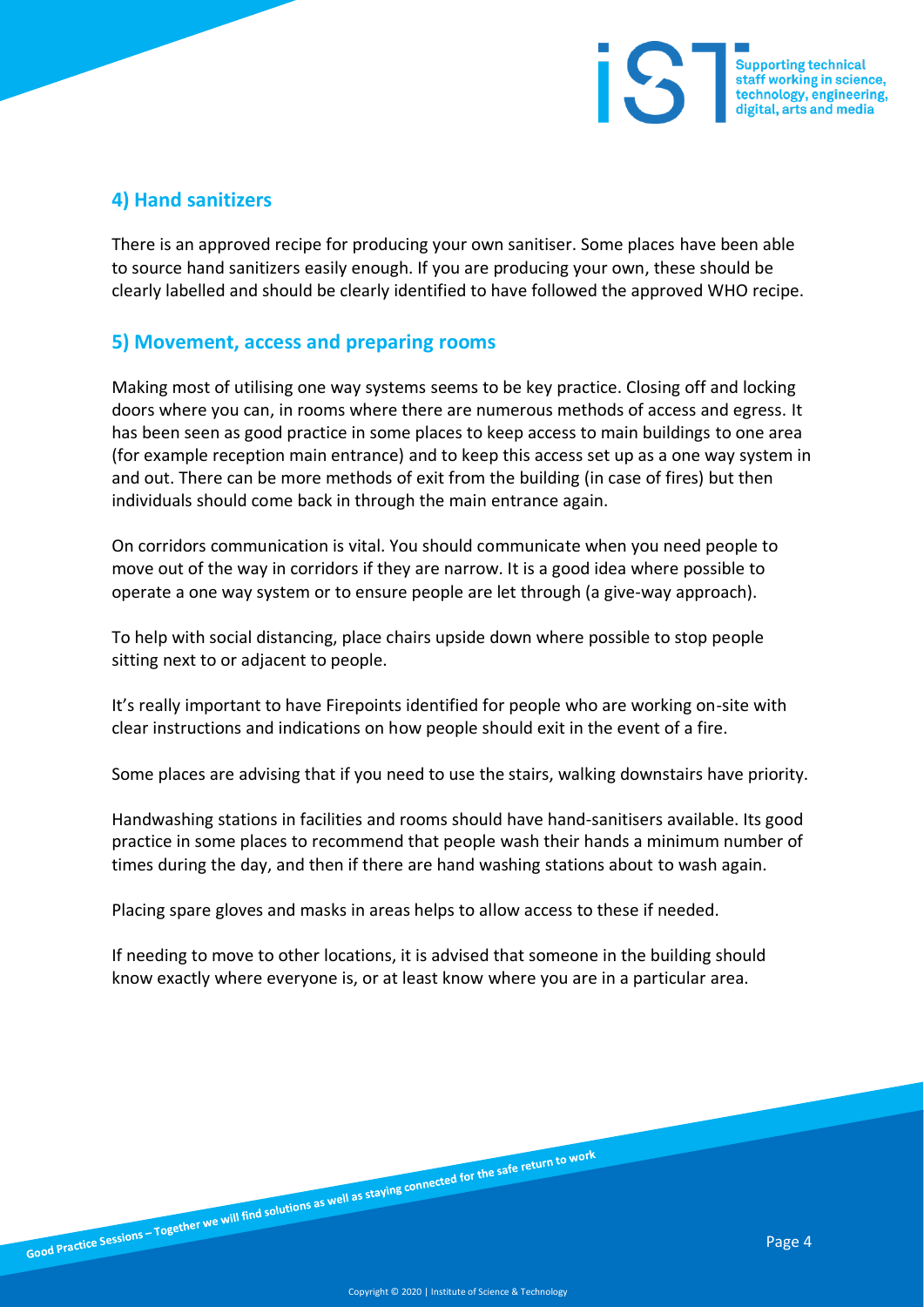

# **6) Individual rooms**

State exactly how many people can be in the lab at any time. Government guidelines are saying that occupancy should be between 20-25% to ensure social distancing in areas. If possible, expanding into other areas is advised and blocking of other entrances to rooms.

If using equipment make sure PPE is used to touch any equipment, especially shared.

If people are working close to one another, be sensible in what you are wearing, masks and gloves would be best advised in these situations and maintaining 2m.

If rooms are occupied, or you are unsure whether they are occupied, knock first before entering to alert anyone who is in the room.

It is important to monitor and clean your own workplace. It is good practice to have lab managers and building managers monitor each of the areas to ensure people are keeping up with the cleaning of individual spaces. Cleaners are advised to carry out regular touchpoint cleaning (for example - door handles, hard surface chairs and tables).

## **7) First Aid**

If you are a first aider, 1) keep yourself safe, 2) be aware of risks to yourself and to others, 3) give early treatment (where possible), 4) keep informed and updated, 5) remember your own needs.

Lists of first aiders should be up-to-date and visible printed out on key communication vehicles (emails and noticeboards). Hot-phones/radios provided where necessary and where possible. Must always be a first aider on site. Utilise security personnel on the premises who are first aid trained.

First Aid at Work Level 3 is the recommended minimum for working in laboratories and facilities. If don't have enough people with FAW Level 3, it may be possible to review guidelines and use individuals with Emergency First Aid at Work Level 3.

**CPR** – the NHS are recommending that CPR should be hands only with no ventilations. Make sure that you use gloves and PPE to reduce the risk of transmission of COVID-19 where you can and only carry out compressions continuously; until you are too tired to continue, if more help arrives, or if they become conscious and start breathing.

In adults compression-only CPR may be just as effective as combined ventilation and compression in the first few minutes.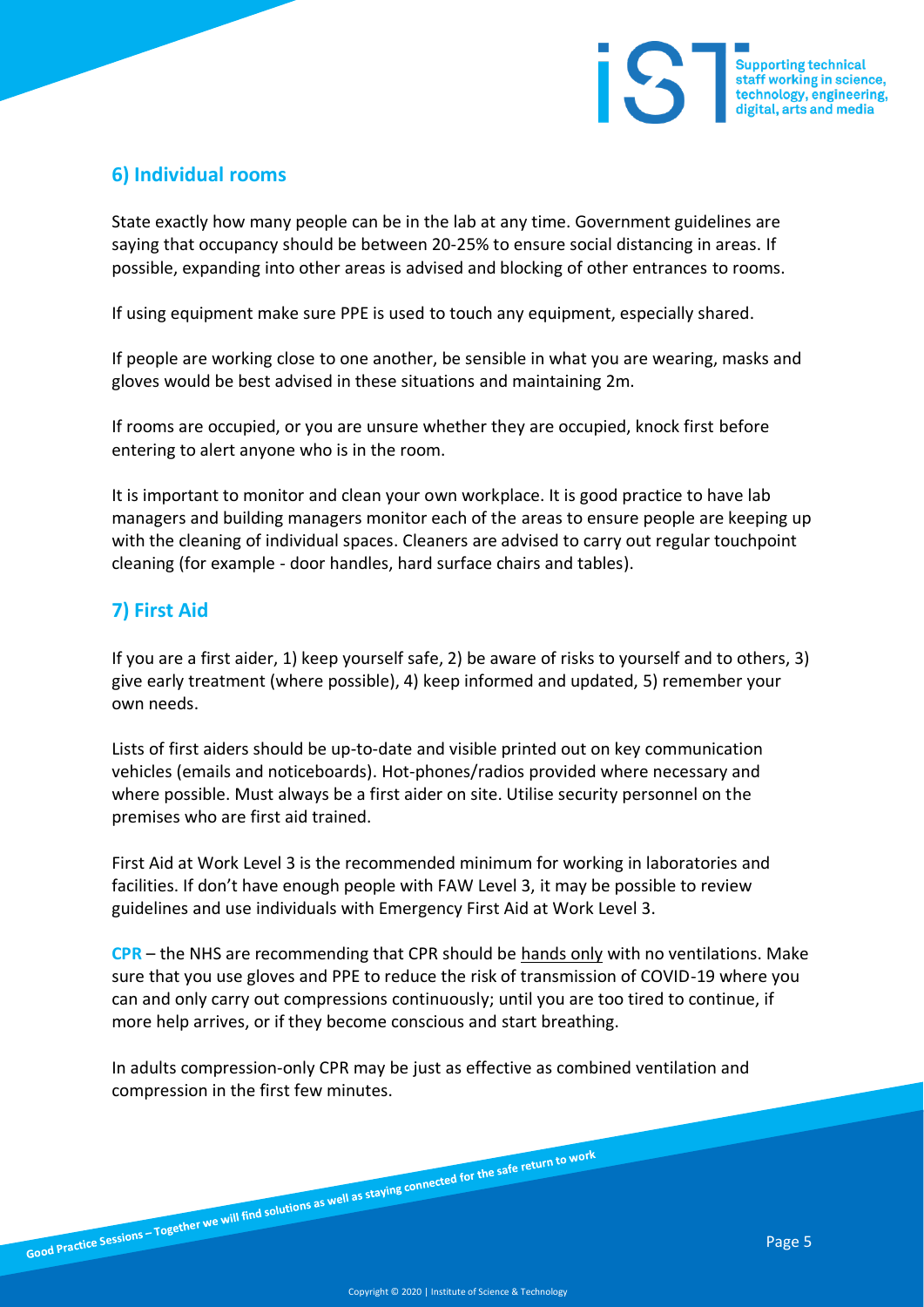

In children, they are more likely to have a respiratory problem (asphyxia arrest), therefore chest compressions alone are unlikely to be effective.

If a decision is made to perform mouth-to-mouth ventilation in asphyxia arrest, use a resuscitations face shield where available.

If you have given mouth-to-mouth ventilation, there are no additional actions to be taken other than to monitor yourself for symptoms of possible COVID-19 over the following 14 days. Should you develop such symptoms you should follow the advice on what to do on the NHS website.

## **8) Air Conditioning**

Considerations should be made for air conditioning. Some places are working with colleagues on whether it is possible to increase and improve airflow by increasing extraction of air, you must be aware that some extractors pull air from other locations. Guidance from the Federation of European Heating, Ventilation and Air Conditioning Associates*:*

As response to the coronavirus (COVID-19 or SARS-CoV-2) pandemic, REHVA experts drafted a guidance document on how to operate and use building services in areas with a coronavirus outbreak to prevent the spread of COVID-19 depending on HVAC or plumbing systems related factors. Information on the guidance includes:

- Latest information on the airborne transmission and implications to HVAC systems;
- Ventilation continuous operation guidelines were updated to be explicit;
- SARS-CoV-2 stability data at different temperatures and relative humidity was added;
- Heat recovery equipment guidance was revised including the recommendation of inspection;
- Guidance for room level circulation units was complemented;
- HVAC maintenance personnel protection recommendation was added;
- A summary of 14 points of practical measures for building services operation was added.

Guidance from REHVA – [Click Here](https://www.rehva.eu/fileadmin/user_upload/REHVA_COVID-19_guidance_document_ver2_20200403_1.pdf)

Working alongside on-site estates teams is really important here to ensure that requirements are communicated as well as concerns.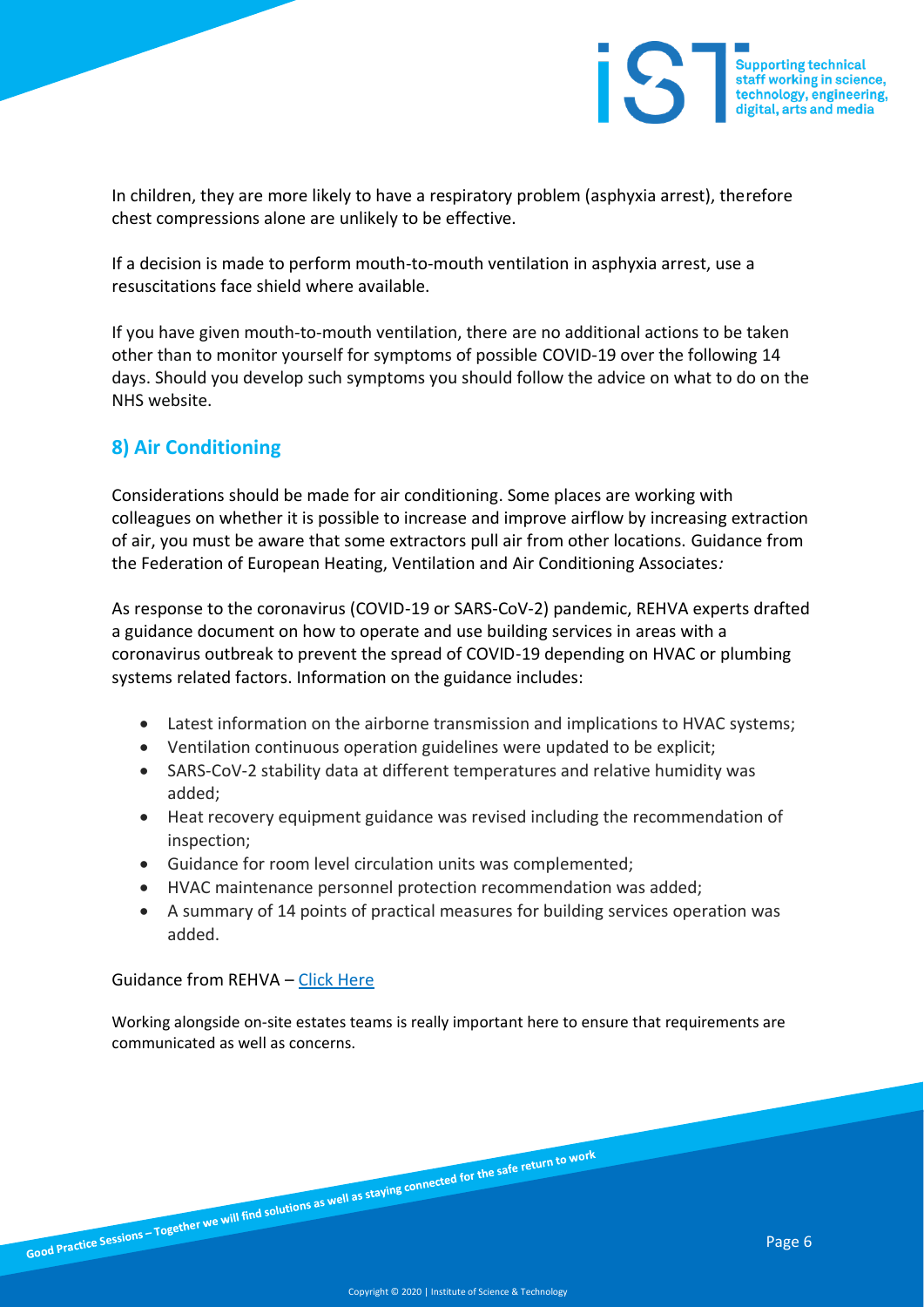

# **9) Reporting In and Out**

It is best practice to sign in either at the building front desk, or even better still, using electronic devices, spreadsheets or databases to track when you are in an area.

Reporting to staff is key on a regular basis. Designated people who are aware of who is working in labs, facilities or at work, should know when and where they will be. People coming in should let their designated person know that they are in when they arrive on site, and should inform the designated person if they move to another area or leave.

Individuals should be responsible for reporting in when they are on premises, designated individuals should send general reminders to everyone out twice a day, once in the morning and then again at mid-day to ensure people are reporting in.

People should report when they are working from home, or coming in to work or whether they are carrying out business elsewhere. Questionnaires are really useful to report to designated people whether you are feeling ill and to report symptoms. They are also important for highlighting any concerns or worries.

Try to avoid just turning up at your workplace when you are not allocated a time to go in or given permission to return to your workplace. Your workplace should always know when you are going to be on-site or whether you are working from home.

#### **10) Lone Working**

It is best practice to make sure that there are people close by, in the event of an emergency.

In the event where lone working is unavoidable, designated individuals (these could be referred to as laboratory guardians) must be aware you are on site and where you are. It is good practice to check on people every hour.

You could make use of social groups, such as WhatsApp to 'check-in' with individuals in your teams. Radio transponders are useful if you have availability to them.

#### **11) Contractors Coming On-site**

It was noted that it is so important to provide documentation for people visiting on site (for example for deliveries, or for maintenance/repairs). Decontamination of equipment and documents to prove this has been carried out should be observed as normal good practice.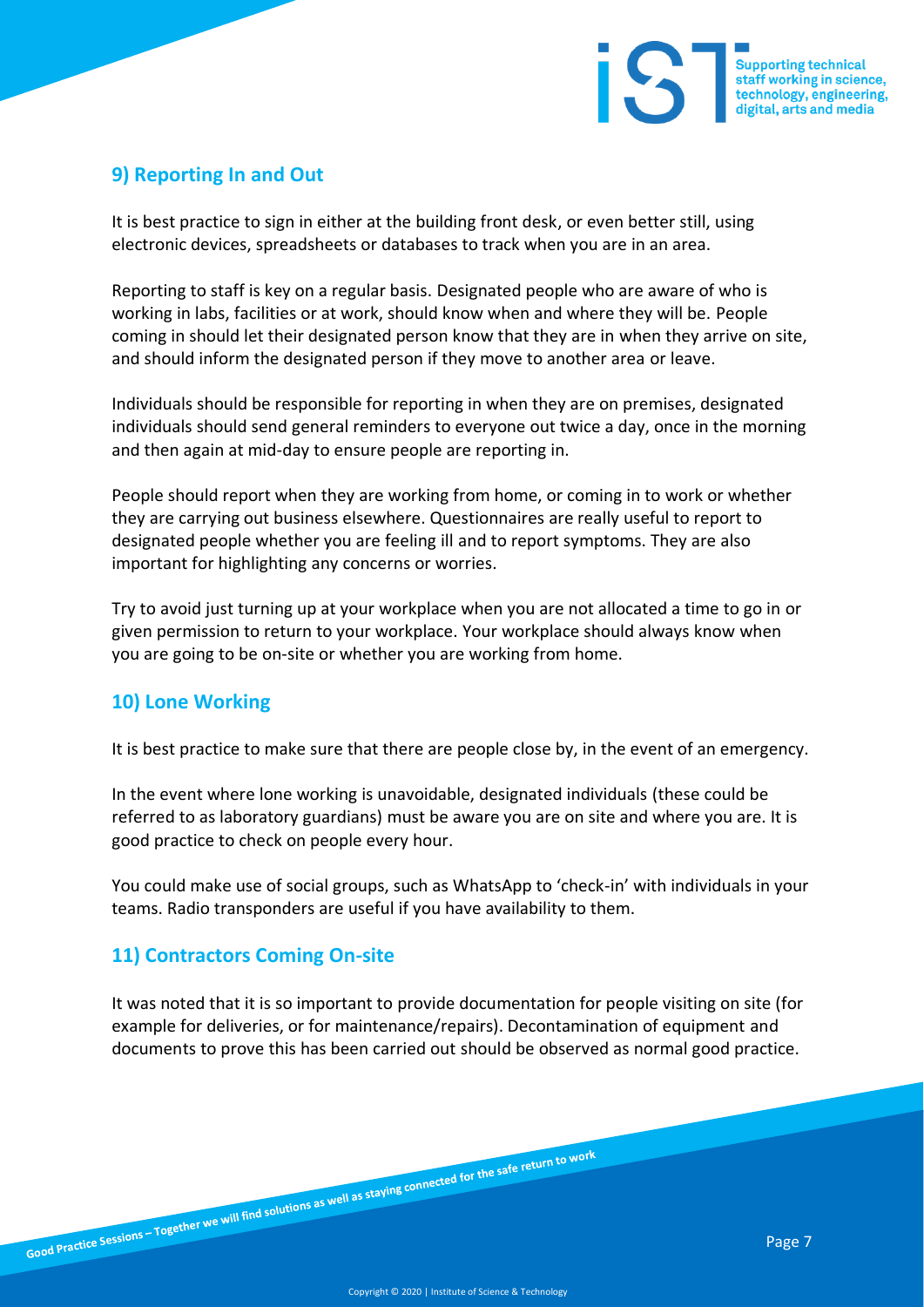

## **Considerations for future topics.**

**How and when to get back to facilities (Face-to-face post-Christmas?)**

**What practicals are essential, how do we limit students or should we be changing the practicals?**

**Prioritising individuals to return back to work (including projects & students).**

**Mental Health and Wellbeing**

#### **Working where social distancing isn't possible?**

For instance, we run teaching labs that involve taking samples and measurements of humans. As far as I know, these kind of labs aren't feasible to run at all in the near future. Does anyone working in a similar situation have any idea or guidance about how they might be re-introduced?